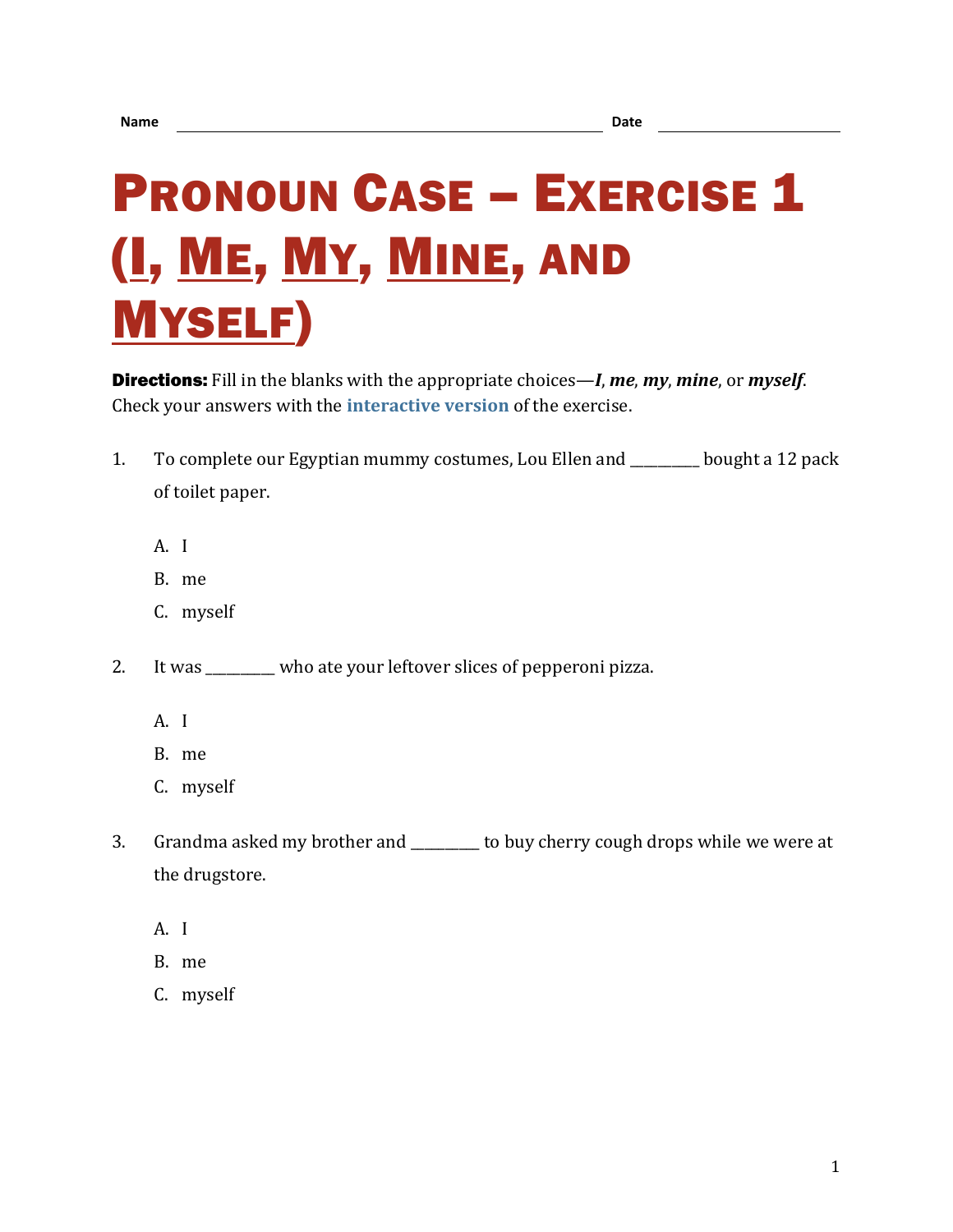- 4. That's not what happened! It was \_\_\_\_\_\_\_\_\_\_ who shoved straws up my nose and began barking like a walrus!
	- A. I
	- B. me
	- C. myself
- 5. When I was a child, Grandpa was unhappy with \_\_\_\_\_\_\_\_\_\_ excavating his rose garden in the hopes of finding dinosaur bones.
	- A. me
	- B. my
	- C. myself
- 6. Don't ask Josephine for her sloppy and ill-prepared homework! It is \_\_\_\_\_\_\_\_\_\_ who can give you all of the correct answers to Mr. Nguyen's calculus homework.
	- A. I
	- B. me
	- C. myself
- 7. In his sternest voice, Professor Cohen told Matthew and \_\_\_\_\_\_\_\_\_\_ that he wanted to see us after class.
	- A. I
	- B. me
	- C. myself
- 8. When Richard started eating my French fries, I pulled the plate closer and told him they were all \_\_\_\_\_\_\_\_\_\_.
	- A. mine
	- B. mines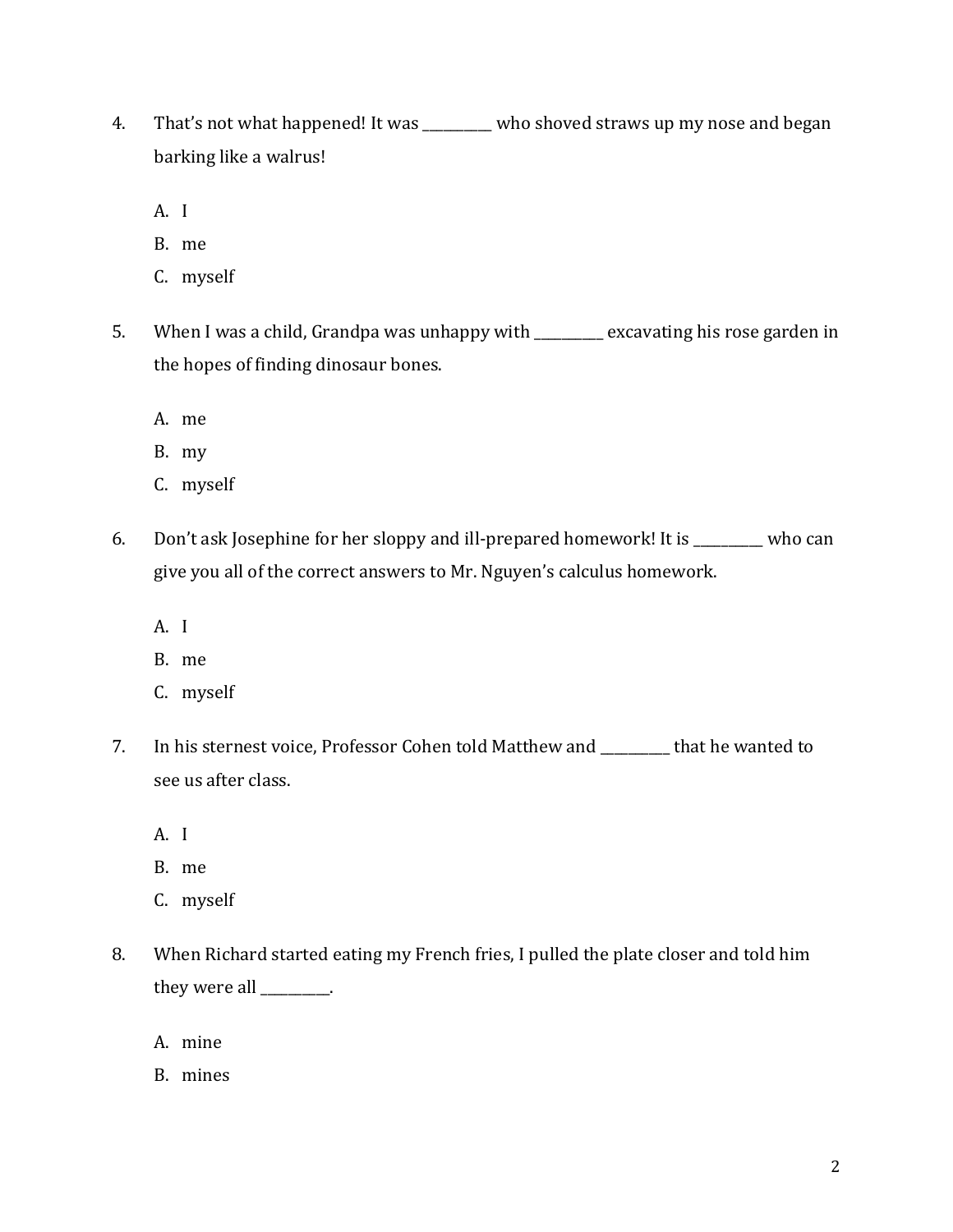- 9. Our boss called both Shane and \_\_\_\_\_\_\_\_, hoping that we would work an extra shift that evening. When we saw the number on caller ID, we decided not to answer.
	- A. I
	- B. me
	- C. myself
- 10. I admit that I ate your last two eggs. Consider it payback for \_\_\_\_\_\_\_\_\_\_ finding an empty cereal box and milk carton this morning.
	- A. me
	- B. my
	- C. myself
- 11. If you must have anchovies, order your own pie. Loretta and \_\_\_\_\_\_\_\_\_\_ prefer plain cheese pizza.
	- A. I
	- B. me
	- C. myself
- 12. It is important to Julie and **that Dad offers a vegetarian alternative to the** pork fest that is his current menu for the family reunion picnic.
	- A. I
	- B. me
	- C. myself
- 13. Don't drag me into the argument! \_\_\_\_\_\_\_\_ choosing one side over the other will just make everyone mad at *me!*
	- A. me
	- B. my
	- C. myself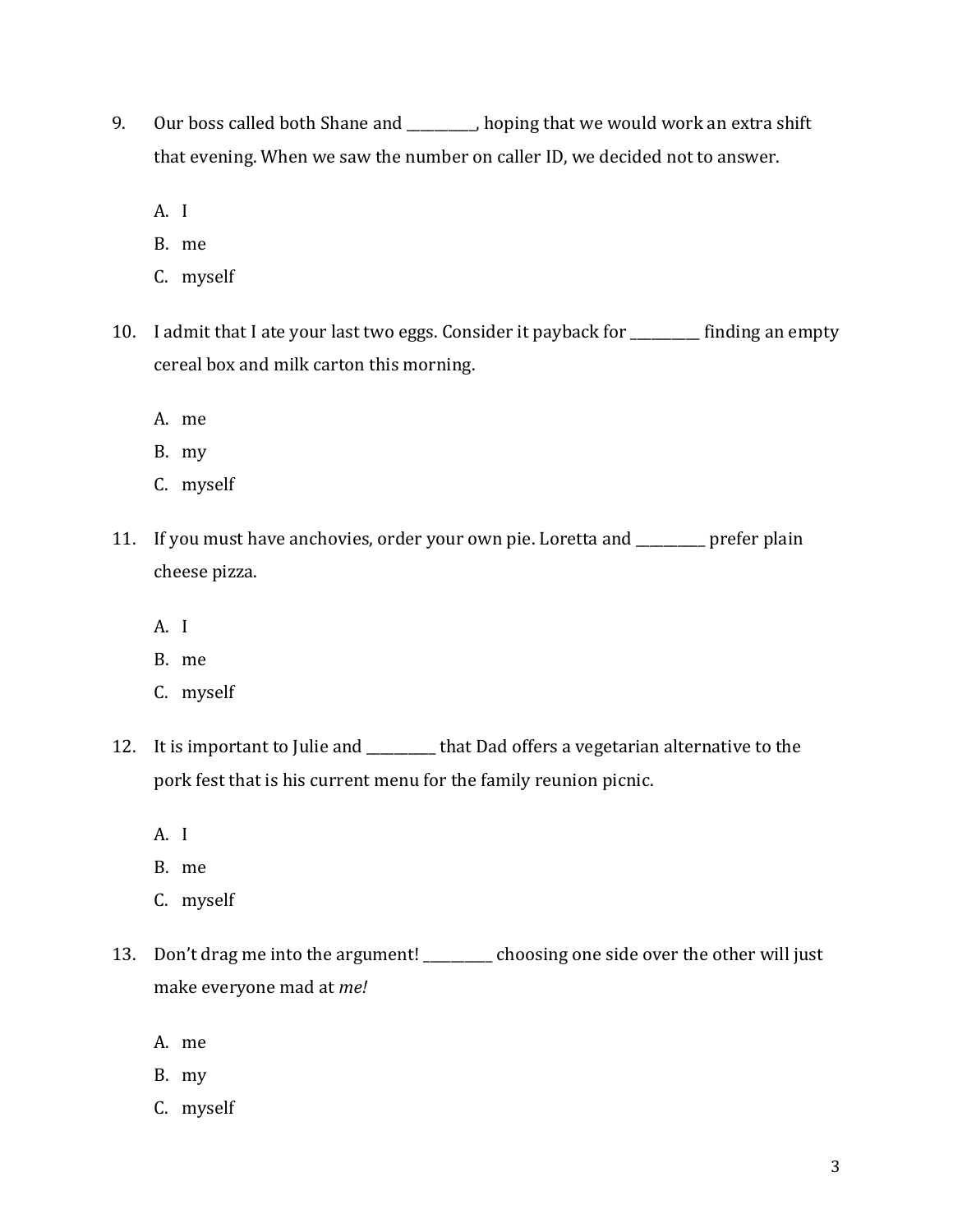- 14. Although Dr. Grayson shot us several stern looks, Tawana and \_\_\_\_\_\_\_\_\_\_ continued knitting during the boring lecture on the French Revolution.
	- A. I
	- B. me
	- C. myself
- 15. Judi brought a tray of perfect cupcakes to the bake sale. \_\_\_\_\_\_\_\_\_\_, on the other hand, were lopsided with drippy frosting and stale sprinkles.
	- A. Mine
	- B. Mines
- 16. Just between you and \_\_\_\_\_\_\_\_\_\_, Selena should dump Fred the nose picker and date that cute track star in our chemistry class.
	- A. I
	- B. me
	- C. myself
- 17. If you don't like \_\_\_\_\_\_\_\_\_\_ criticizing your sappy poetry, then don't ask for an honest opinion!
	- A. me
	- B. my
	- C. myself
- 18. On our afternoon walk at the lake, \_\_\_\_\_\_\_\_\_\_ met Jake, a bloodhound with droolsicles dripping from his jowls.
	- A. me and Oreo
	- B. Oreo and I
	- C. Oreo and myself